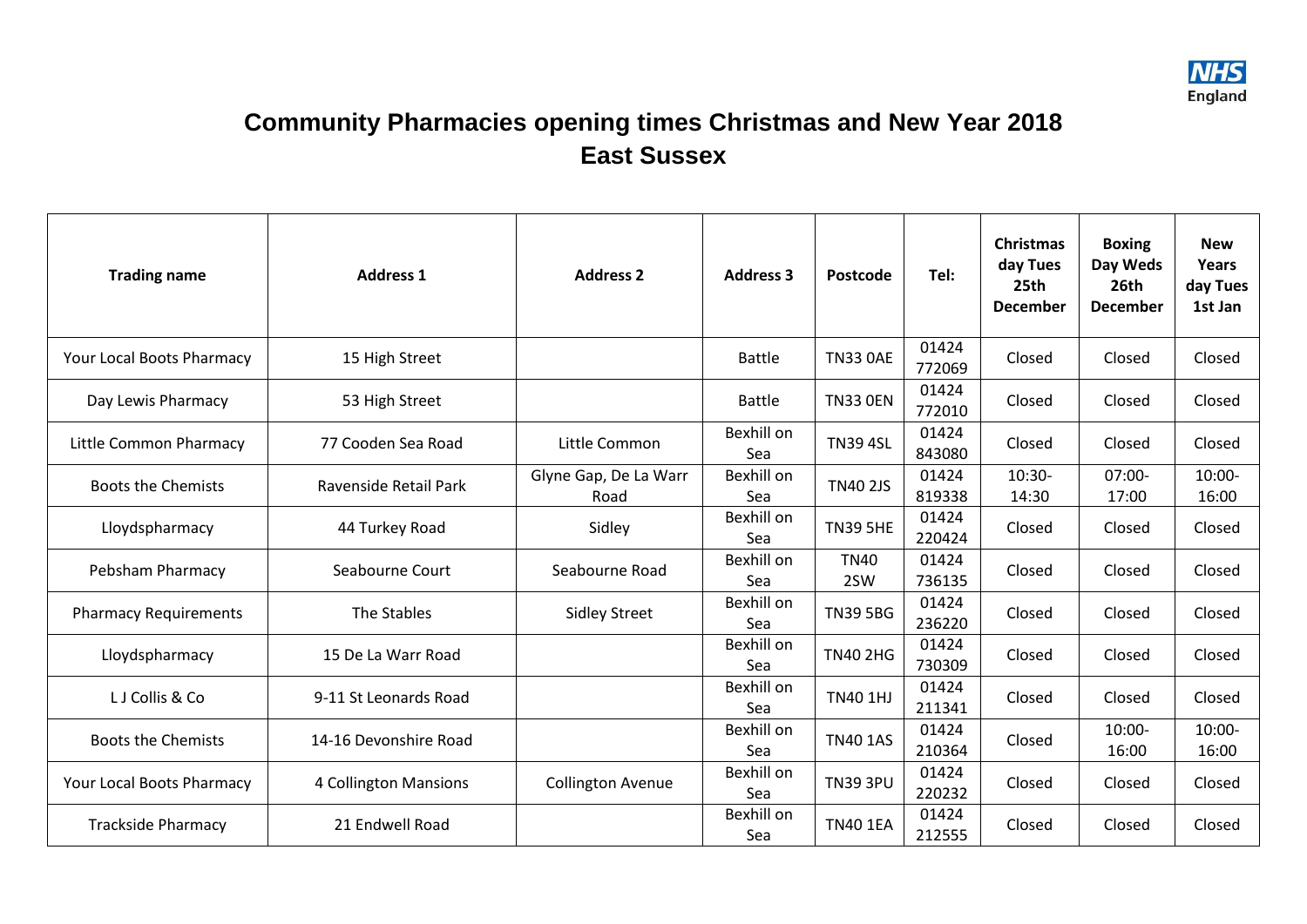

| <b>Trading name</b>           | <b>Address 1</b>                  | <b>Address 2</b>              | <b>Address 3</b>  | Postcode        | Tel:                | <b>Christmas</b><br>day Tues<br>25th<br><b>December</b> | <b>Boxing</b><br>Day Weds<br>26th<br><b>December</b> | <b>New</b><br>Years<br>day Tues<br>1st Jan |
|-------------------------------|-----------------------------------|-------------------------------|-------------------|-----------------|---------------------|---------------------------------------------------------|------------------------------------------------------|--------------------------------------------|
| <b>Marsh Pharmacy</b>         | 30 St Leonards Road               |                               | Bexhill on<br>Sea | <b>TN40 1HT</b> | 01424<br>219516     | Closed                                                  | Closed                                               | Closed                                     |
| <b>Tesco Instore Pharmacy</b> | Ravenside Retail Park             | Glyne Gap, De La Warr<br>Road | Bexhill on<br>Sea | <b>TN40 2JS</b> | 0345<br>677904<br>9 | Closed                                                  | Closed                                               | Closed                                     |
| <b>Buxted Pharmacy</b>        | <b>Buxted Medical Centre</b>      | Framfield Road                | <b>Buxted</b>     | <b>TN22 5FD</b> | 01825<br>983130     | Closed                                                  | Closed                                               | Closed                                     |
| <b>Chappells Pharmacy</b>     | Saxonbury House Surgery           | <b>Croft Road</b>             | Crowborough       | <b>TN6 1DL</b>  | 01892<br>668457     | $10:00 -$<br>12:00                                      | Closed                                               | Closed                                     |
| <b>Morrisons Pharmacy</b>     | Unit 4 Fernbank Shopping Centre   | <b>High Street</b>            | Crowborough       | <b>TN6 2QB</b>  | 01892<br>664625     | Closed                                                  | $10:00 -$<br>16:00                                   | $10:00 -$<br>16:00                         |
| <b>St Denys Pharmacy</b>      | Crowborough Hill,                 | Jarvis Brook                  | Crowborough       | <b>TN6 2EG</b>  | 01892<br>667284     | Closed                                                  | Closed                                               | Closed                                     |
| <b>Boots the Chemists</b>     | <b>Beacon Surgery</b>             | Beacon Road                   | Crowborough       | <b>TN6 1AH</b>  | 01892<br>662127     | Closed                                                  | Closed                                               | Closed                                     |
| <b>Grand Pharmacy</b>         | 11 Grand Hotel Buildings          | <b>Compton Street</b>         | Eastbourne        | <b>BN21 4EJ</b> | 01323<br>728992     | $10:30-$<br>16:30                                       | Closed                                               | Closed                                     |
| <b>Kamsons Pharmacy</b>       | 187 Victoria Drive                |                               | Eastbourne        | <b>BN20 8QJ</b> | 01323<br>727855     | Closed                                                  | Closed                                               | Closed                                     |
| Day Lewis Harmers<br>Pharmacy | 2 Furness Road                    |                               | Eastbourne        | <b>BN21 4EY</b> | 01323<br>734448     | Closed                                                  | Closed                                               | Closed                                     |
| <b>Kamsons Pharmacy</b>       | 46 Meads Street                   |                               | Eastbourne        | <b>BN207RG</b>  | 01323<br>733212     | Closed                                                  | Closed                                               | Closed                                     |
| Your Local Boots Pharmacy     | <b>Princes Park Health Centre</b> | <b>Wartling Road</b>          | Eastbourne        | <b>BN22 7PG</b> | 01323<br>732328     | Closed                                                  | Closed                                               | Closed                                     |
| <b>Osbon Pharmacy</b>         | 116-118 Cavendish Place           |                               | Eastbourne        | <b>BN21 3TZ</b> | 01323<br>721836     | Closed                                                  | Closed                                               | Closed                                     |
| Newman Pharmacy               | 82 Seaside                        |                               | Eastbourne        | <b>BN227QP</b>  | 01323<br>725860     | Closed                                                  | Closed                                               | Closed                                     |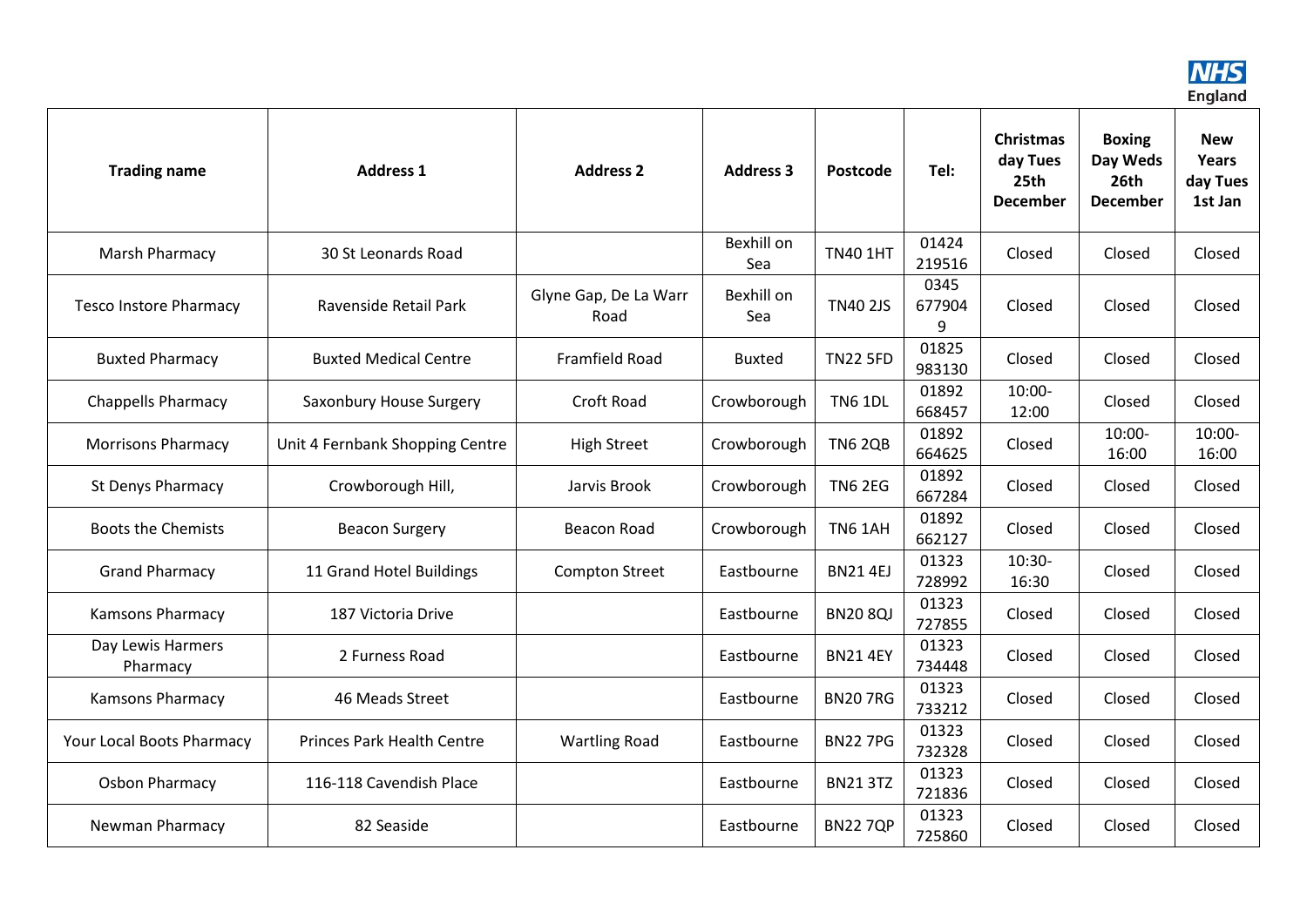

| <b>Trading name</b>                    | <b>Address 1</b>                          | <b>Address 2</b>                        | <b>Address 3</b> | Postcode           | Tel:            | <b>Christmas</b><br>day Tues<br>25th<br><b>December</b> | <b>Boxing</b><br>Day Weds<br>26th<br><b>December</b> | <b>New</b><br>Years<br>day Tues<br>1st Jan |
|----------------------------------------|-------------------------------------------|-----------------------------------------|------------------|--------------------|-----------------|---------------------------------------------------------|------------------------------------------------------|--------------------------------------------|
| <b>Tesco Instore Pharmacy</b>          | Lottbridge Drove                          |                                         | Eastbourne       | <b>BN23</b><br>6QD | 034567<br>79243 | Closed                                                  | Closed                                               | Closed                                     |
| Your Local Boots Pharmacy              | 53 Grove Road                             |                                         | Eastbourne       | <b>BN21 4TX</b>    | 01323<br>737887 | Closed                                                  | Closed                                               | Closed                                     |
| <b>Kamsons Pharmacy</b>                | 8 Albert Parade                           | <b>Green Street</b>                     | Eastbourne       | <b>BN21 1SD</b>    | 01323<br>721806 | Closed                                                  | Closed                                               | Closed                                     |
| Asda Store Pharmacy                    | <b>Crumbles Harbour Village</b>           | Pevensey Bay Road                       | Eastbourne       | <b>BN23 6JH</b>    | 01323<br>471410 | Closed                                                  | 09:00-<br>18:00                                      | $10:00 -$<br>17:00                         |
| <b>Kamsons Pharmacy</b>                | 7C Bolton Road                            |                                         | Eastbourne       | <b>BN213JU</b>     | 01323<br>643754 | Closed                                                  | $11:00-$<br>14:00                                    | Closed                                     |
| Day Lewis Peels Pharmacy               | 10 Freshwater Square,<br>Hamlands Estate, | Willingdon                              | Eastbourne       | <b>BN22 OPS</b>    | 01323<br>504442 | Closed                                                  | Closed                                               | Closed                                     |
| <b>Boots the Chemists</b>              | 72 Kingfisher Drive                       | Langney                                 | Eastbourne       | <b>BN237RT</b>     | 01323<br>763311 | Closed                                                  | Closed                                               | Closed                                     |
| <b>Boots the Chemists</b>              | Units 2a and 2b                           | Sovereign Harbour<br><b>Retail Park</b> | Eastbourne       | <b>BN23 6JH</b>    | 01323<br>478638 | Closed                                                  | $10:00 -$<br>24:00                                   | $10:00 -$<br>24:00                         |
| <b>Boots the Chemists</b>              | C/o Waitrose, The Crowne<br>Centre,       | High Street, Old Town                   | Eastbourne       | <b>BN21 1HR</b>    | 01323<br>639276 | Closed                                                  | Closed                                               | Closed                                     |
| Lloydspharmacy                         | Eastbourne Park Primary Care<br>Centre    | Broadwater Way                          | Eastbourne       | <b>BN22 9PQ</b>    | 01323<br>502056 | Closed                                                  | Closed                                               | Closed                                     |
| <b>Tesco Instore Pharmacy</b>          | <b>Brassey Avenue</b>                     | Hampden Park                            | Eastbourne       | <b>BN22</b><br>9NG | 034502<br>69960 | Closed                                                  | Closed                                               | Closed                                     |
| <b>Boots the Chemists</b>              | 15 Eastbourne Arndale Centre              |                                         | Eastbourne       | <b>BN21 3NL</b>    | 01323<br>411072 | Closed                                                  | 08:00-<br>18:00                                      | $10:00 -$<br>17:00                         |
| Lloydspharmacy (Inside<br>Sainsbury's) | <b>Broadwater Way</b>                     | Hampden Park                            | Eastbourne       | <b>BN22</b><br>9PW | 01323<br>739076 | Closed                                                  | $10:00 -$<br>16:00                                   | $10:00 -$<br>16:00                         |
| <b>Arlington Road Pharmacy</b>         | <b>Arlington Road Medical Practice</b>    | 1 Arlington Road                        | Eastbourne       | <b>BN21 1DH</b>    | 01323<br>736279 | Closed                                                  | Closed                                               | Closed                                     |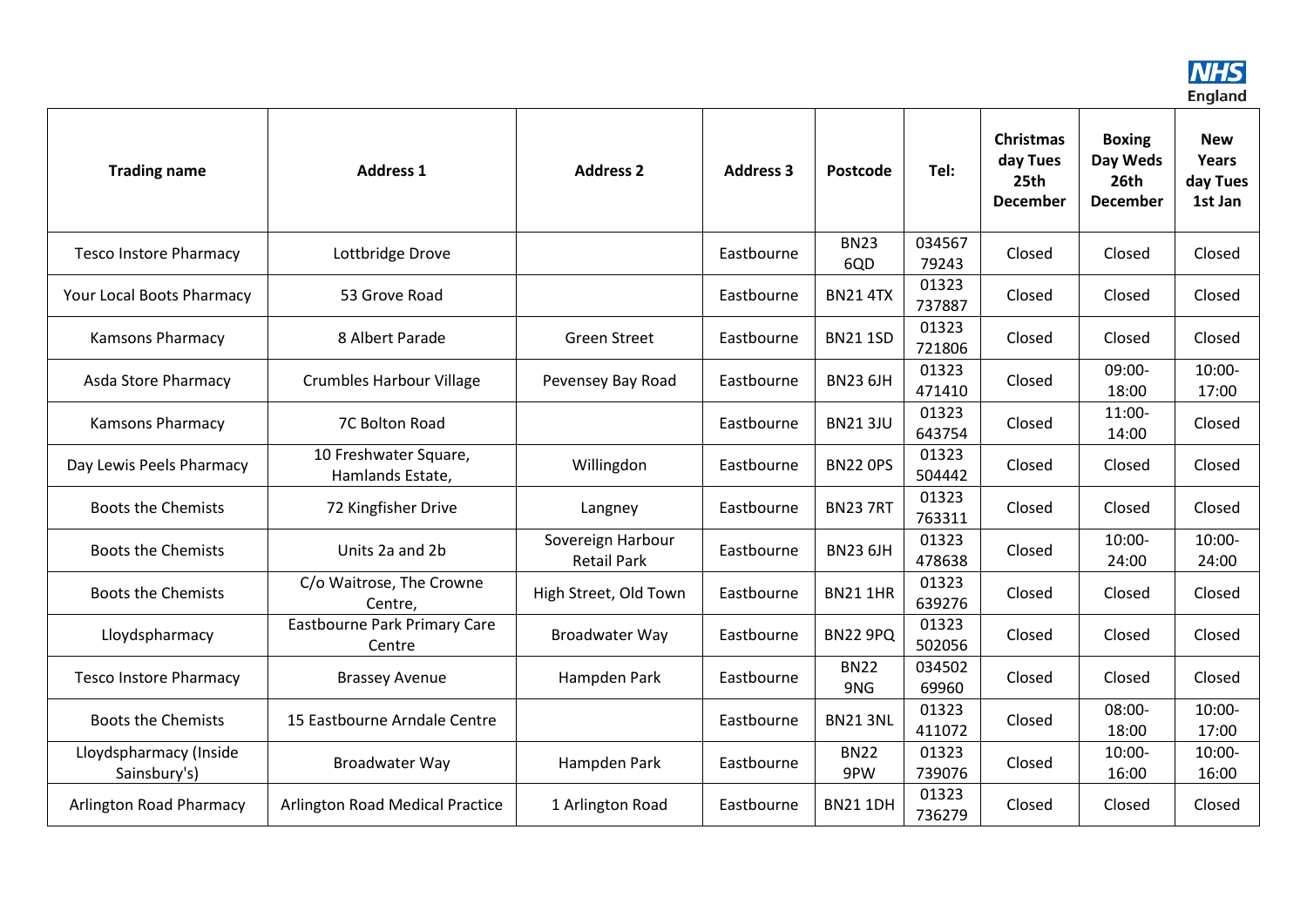

| <b>Trading name</b>       | <b>Address 1</b>               | <b>Address 2</b>                       | <b>Address 3</b>  | Postcode        | Tel:            | <b>Christmas</b><br>day Tues<br>25th<br><b>December</b> | <b>Boxing</b><br>Day Weds<br>26th<br><b>December</b> | <b>New</b><br><b>Years</b><br>day Tues<br>1st Jan |
|---------------------------|--------------------------------|----------------------------------------|-------------------|-----------------|-----------------|---------------------------------------------------------|------------------------------------------------------|---------------------------------------------------|
| Kamsons Pharmacy          | Ian Gow Memorial Health Centre | Milfoil Drive North,<br>Langney        | Eastbourne        | <b>BN23 8ED</b> | 01323<br>760522 | Closed                                                  | Closed                                               | Closed                                            |
| <b>Kamsons Pharmacy</b>   | 1-2 Orchard Parade             | Lower Willingdon                       | Eastbourne        | <b>BN20 9PL</b> | 01323<br>484448 | Closed                                                  | Closed                                               | Closed                                            |
| <b>Ashdown Pharmacy</b>   | The Rookery Studio             | Highgate Works,<br><b>Tomtits Lane</b> | <b>Forest Row</b> | <b>RH18 5AT</b> | 01342<br>825405 | Closed                                                  | Closed                                               | Closed                                            |
| Lloydspharmacy            | The Square                     | <b>Forest Row</b>                      | <b>Forest Row</b> | <b>RH18 5ES</b> | 01342<br>822733 | Closed                                                  | Closed                                               | Closed                                            |
| Seaforth Pharmacy         | Vicarage Lane                  |                                        | Hailsham          | <b>BN27 1BH</b> | 01323<br>841500 | Closed                                                  | Closed                                               | Closed                                            |
| <b>Boots the Chemists</b> | 25 Vicarage Field              |                                        | Hailsham          | <b>BN271BG</b>  | 01323<br>842495 | $10:30-$<br>14:30                                       | Closed                                               | Closed                                            |
| Paydens Pharmacy          | 25 High Street                 |                                        | Hailsham          | <b>BN27 1AN</b> | 01323<br>840070 | Closed                                                  | Closed                                               | Closed                                            |
| Kamsons Pharmacy          | 12 Carew Court                 | Hawkswood Road                         | Hailsham          | <b>BN27 1NL</b> | 01323<br>449484 | Closed                                                  | Closed                                               | Closed                                            |
| <b>Ditchling Pharmacy</b> | Unit 3                         | 2 South Street, Ditchling              | Hassocks          | <b>BN6 8UQ</b>  | 01273<br>842660 | Closed                                                  | Closed                                               | Closed                                            |
| J Andersen's Pharmacy     | 164 Harold Road                |                                        | Hastings          | <b>TN35 5NH</b> | 01424<br>721390 | Closed                                                  | Closed                                               | Closed                                            |
| <b>Wellcare Pharmacy</b>  | 68 Malvern Way                 | Ore Valley                             | <b>Hastings</b>   | <b>TN34 3PX</b> | 01424<br>447474 | Closed                                                  | Closed                                               | Closed                                            |
| J Andersen's Pharmacy     | 242 Old London Road            |                                        | Hastings          | <b>TN35 5LT</b> | 01424<br>421191 | Closed                                                  | Closed                                               | Closed                                            |
| Pharmacy @ Station Plaza  | <b>Station Approach</b>        |                                        | Hastings          | <b>TN34 1BA</b> | 01424<br>425051 | $10:00 -$<br>16:00                                      | $08:00 -$<br>20:00                                   | $08:00 -$<br>20:00                                |
| Laycocks Chemists         | 494 Old London Road            |                                        | <b>Hastings</b>   | <b>TN35 5BL</b> | 01424<br>436778 | Closed                                                  | Closed                                               | Closed                                            |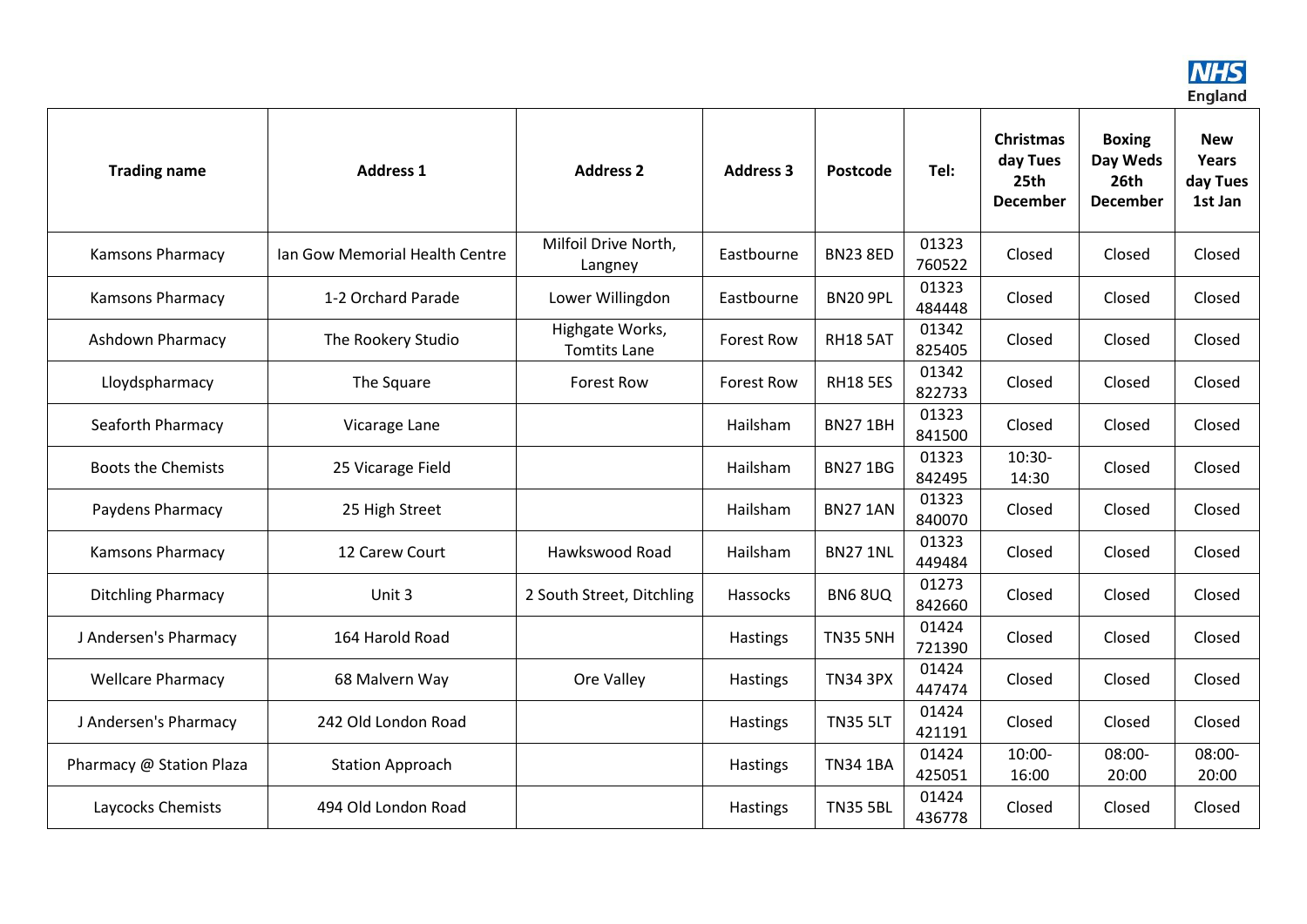

| <b>Trading name</b>                      | <b>Address 1</b>              | <b>Address 2</b>        | <b>Address 3</b> | Postcode        | Tel:            | <b>Christmas</b><br>day Tues<br>25th<br><b>December</b> | <b>Boxing</b><br>Day Weds<br>26th<br><b>December</b> | <b>New</b><br><b>Years</b><br>day Tues<br>1st Jan |
|------------------------------------------|-------------------------------|-------------------------|------------------|-----------------|-----------------|---------------------------------------------------------|------------------------------------------------------|---------------------------------------------------|
| <b>Osbon Pharmacy</b>                    | 478 Old London Road           |                         | Hastings         | <b>TN35 5BG</b> | 01424<br>423314 | Closed                                                  | Closed                                               | Closed                                            |
| <b>Morrisons Pharmacy</b>                | Queens Road                   |                         | <b>Hastings</b>  | <b>TN34 1RN</b> | 01424<br>445505 | Closed                                                  | $10:00 -$<br>16:00                                   | $10:00 -$<br>16:00                                |
| Day Lewis Hirst Pharmacy                 | 7 Parkstone Parade            | Parkstone Road          | <b>Hastings</b>  | <b>TN34 2PS</b> | 01424<br>433541 | Closed                                                  | Closed                                               | Closed                                            |
| <b>Kamsons Pharmacy</b>                  | 1 York Buildings              | <b>Wellington Place</b> | <b>Hastings</b>  | <b>TN34 1NN</b> | 01424<br>428523 | 09:00-<br>11:00                                         | 09:00-<br>11:00                                      | 09:00-<br>11:00                                   |
| Lloydspharmacy                           | 25 High Street                |                         | <b>Hastings</b>  | <b>TN34 3EY</b> | 01424<br>420944 | Closed                                                  | Closed                                               | Closed                                            |
| <b>Boots the Chemists</b>                | Priory Meadow Shopping Centre |                         | Hastings         | <b>TN34 1PH</b> | 01424<br>718334 | Closed                                                  | $10:00 -$<br>16:00                                   | $10:00 -$<br>16:00                                |
| Day Lewis Porter Pharmacy                | 25 Mount Pleasant Road        |                         | Hastings         | <b>TN34 3SB</b> | 01424<br>422891 | Closed                                                  | Closed                                               | Closed                                            |
| <b>Procter Health Care</b><br>Pharmacy   | 63 High Street                |                         | Heathfield       | <b>TN21 8HU</b> | 01435<br>862064 | Closed                                                  | Closed                                               | Closed                                            |
| <b>Procter Health Care</b><br>Pharmacy   | <b>Station Road</b>           |                         | Heathfield       | <b>TN21 8LD</b> | 01435<br>862067 | Closed                                                  | Closed                                               | Closed                                            |
| <b>Warwick and Radcliffe</b><br>Pharmacy | Hailsham Road                 |                         | Hertsmonceux     | <b>BN274JX</b>  | 01323<br>833162 | Closed                                                  | Closed                                               | Closed                                            |
| <b>Manor Pharmacy</b>                    | 5 High Street                 |                         | Horam            | <b>TN21 OEH</b> | 01435<br>812528 | Closed                                                  | Closed                                               | Closed                                            |
| <b>HA Baker</b>                          | 44 High Street                |                         | Lewes            | <b>BN7 2DD</b>  | 01273<br>472558 | Closed                                                  | Closed                                               | Closed                                            |
| <b>Wyborns Pharmacy</b>                  | 35 Lansdown Place             |                         | Lewes            | <b>BN7 2JU</b>  | 01273<br>489898 | Closed                                                  | Closed                                               | Closed                                            |
| <b>St Annes Pharmacy</b>                 | 50 Western Road               |                         | Lewes            | BN7 1RP         | 01273<br>474645 | Closed                                                  | Closed                                               | Closed                                            |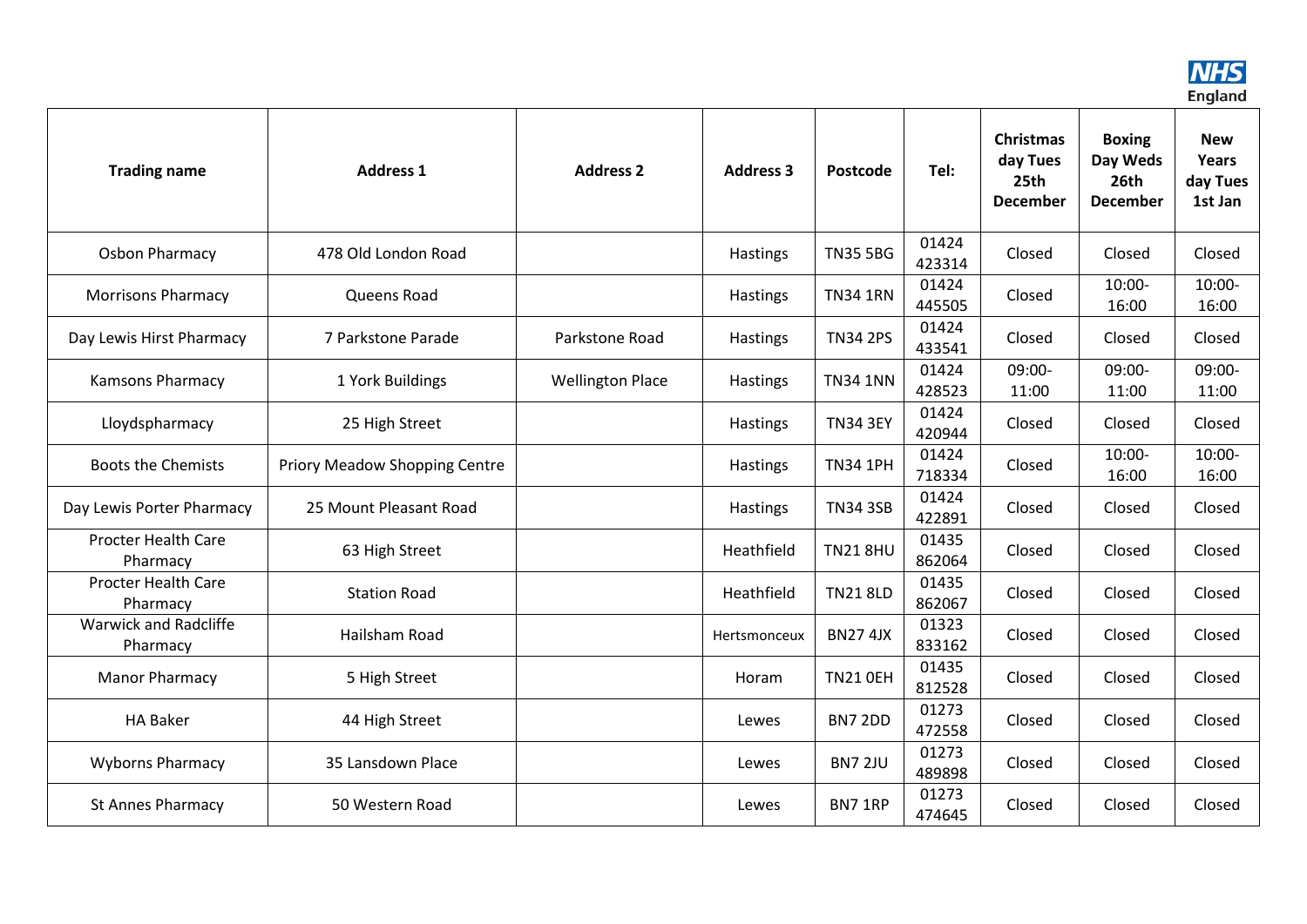

| <b>Trading name</b>                        | <b>Address 1</b>                      | <b>Address 2</b>            | <b>Address 3</b> | Postcode        | Tel:                | <b>Christmas</b><br>day Tues<br>25th<br><b>December</b> | <b>Boxing</b><br>Day Weds<br>26th<br><b>December</b> | <b>New</b><br><b>Years</b><br>day Tues<br>1st Jan |
|--------------------------------------------|---------------------------------------|-----------------------------|------------------|-----------------|---------------------|---------------------------------------------------------|------------------------------------------------------|---------------------------------------------------|
| <b>Boots the Chemists</b>                  | 14 Eastgate Street                    |                             | Lewes            | BN7 2LP         | 01273<br>474003     | Closed                                                  | $10:00 -$<br>16:00                                   | Closed                                            |
| <b>St Dunstans Pharmacy</b>                | <b>High Street</b>                    |                             | Mayfield         | <b>TN20 6AB</b> | 01435<br>873191     | Closed                                                  | Closed                                               | Closed                                            |
| Lloydspharmacy (Inside<br>Sainsbury's)     | Newhaven Harbour                      | The Drove                   | Newhaven         | BN90AG          | 01273<br>512696     | Closed                                                  | $10:00 -$<br>16:00                                   | $10:00 -$<br>16:00                                |
| <b>Boots the Chemists</b>                  | 23-25 High Street                     |                             | Newhaven         | BN9 9PD         | 01273<br>515837     | Closed                                                  | Closed                                               | Closed                                            |
| Newhaven Pharmacies Ltd                    | 27 High Street                        |                             | Newhaven         | BN9 9PD         | 01273<br>514120     | Closed                                                  | Closed                                               | Closed                                            |
| Newhaven Pharmacies Ltd                    | 43 Chapel Street                      |                             | Newhaven         | BN9 9QD         | 01273<br>514144     | Closed                                                  | Closed                                               | Closed                                            |
| Lloydspharmacy                             | 9 The Green                           |                             | <b>Newick</b>    | BN8 4LA         | 01825<br>722203     | Closed                                                  | Closed                                               | Closed                                            |
| Kamsons Pharmacy                           | 241a South Coast Road                 |                             | Peacehaven       | <b>BN10 8LD</b> | 01273<br>582334     | Closed                                                  | Closed                                               | Closed                                            |
| <b>Medication Delivery Services</b><br>Ltd | Unit 6C Meridian Industrial<br>Estate | Hoyle Road                  | Peacehaven       | <b>BN10 8LN</b> | 0800<br>5335<br>100 | Closed                                                  | Closed                                               | Closed                                            |
| Well                                       | The Meridian Surgery, Meridian<br>Way |                             | Peacehaven       | <b>BN10 8NF</b> | 01273<br>583032     | Closed                                                  | Closed                                               | Closed                                            |
| Jempsons Pharmacy                          | <b>Main Street</b>                    |                             | Peasmarsh        | <b>TN31 6YD</b> | 01797<br>231023     | Closed                                                  | Closed                                               | 08:00-<br>15:00                                   |
| <b>Kamsons Pharmacy</b>                    | <b>Stone Cross Health Centre</b>      | Mimram Road, Stone<br>Cross | Pevensey         | <b>BN24 5DZ</b> | 01323<br>766977     | Closed                                                  | Closed                                               | Closed                                            |
| Your Local Boots Pharmacy                  | 26 Eastbourne Road                    |                             | Pevensey Bay     | <b>BN24 6ET</b> | 01323<br>761321     | Closed                                                  | Closed                                               | Closed                                            |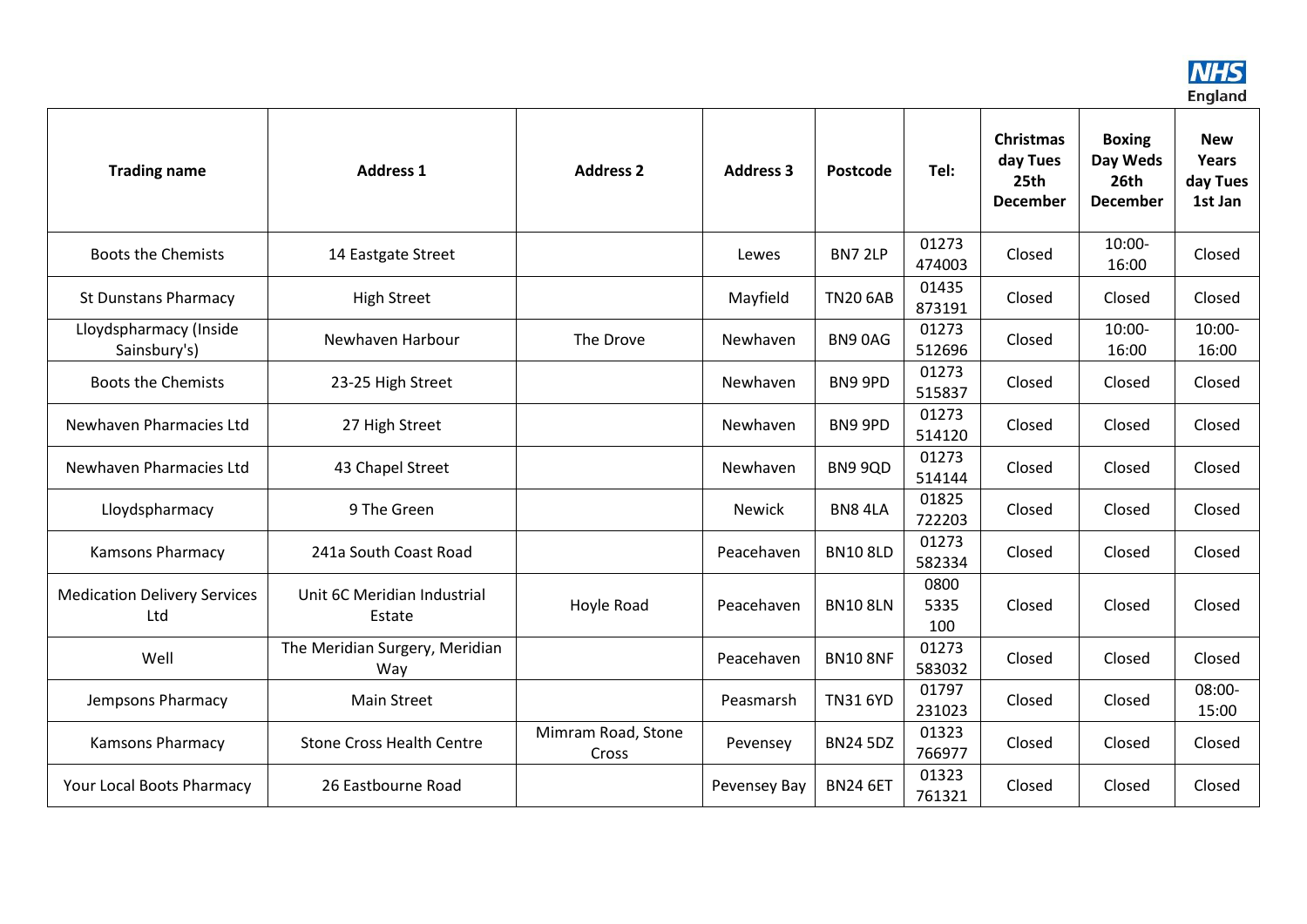

| <b>Trading name</b>                    | <b>Address 1</b>             | <b>Address 2</b> | <b>Address 3</b>      | Postcode        | Tel:            | Christmas<br>day Tues<br>25th<br><b>December</b> | <b>Boxing</b><br>Day Weds<br>26th<br><b>December</b> | <b>New</b><br><b>Years</b><br>day Tues<br>1st Jan |
|----------------------------------------|------------------------------|------------------|-----------------------|-----------------|-----------------|--------------------------------------------------|------------------------------------------------------|---------------------------------------------------|
| Lloydspharmacy                         | 43 High Street               |                  | Polegate              | <b>BN26 5AB</b> | 01323<br>482474 | Closed                                           | Closed                                               | Closed                                            |
| <b>Procter Health Care</b><br>Pharmacy | 69 High Street               |                  | Polegate              | <b>BN26 6AH</b> | 01323<br>482141 | Closed                                           | Closed                                               | Closed                                            |
| Lloydspharmacy                         | <b>Anchor Fields</b>         |                  | Ringmer               | BN8 5QN         | 01273<br>812499 | Closed                                           | Closed                                               | Closed                                            |
| Your Local Boots Pharmacy              | 17/19 High Street            |                  | Robertsbridge         | <b>TN32 5AE</b> | 01580<br>880267 | Closed                                           | Closed                                               | Closed                                            |
| St Denys Pharmacy                      | 24 High Street               |                  | Rotherfield           | <b>TN6 3LJ</b>  | 01892<br>852352 | Closed                                           | Closed                                               | Closed                                            |
| Day Lewis Pharmacy                     | 17 High Street               |                  | Rye                   | <b>TN317JF</b>  | 01797<br>222241 | Closed                                           | Closed                                               | Closed                                            |
| <b>Boots the Chemists</b>              | 18-20 High Street            |                  | Rye                   | <b>TN317JF</b>  | 01797<br>222308 | Closed                                           | Closed                                               | Closed                                            |
| Dane Pharmacy                          | 10 Dane Road                 |                  | Seaford               | <b>BN25 1LL</b> | 01323<br>892660 | $12:00-$<br>14:00                                | Closed                                               | Closed                                            |
| Seaford Pharmacy                       | 18-20 Dane Road              |                  | Seaford               | <b>BN25 1LL</b> | 01323<br>890928 | Closed                                           | Closed                                               | Closed                                            |
| <b>Boots the Chemists</b>              | 29A Broad Street             |                  | Seaford               | <b>BN25 1LS</b> | 01323<br>892466 | Closed                                           | $10:00 -$<br>16:00                                   | Closed                                            |
| <b>Morrisons Pharmacy</b>              | Dane Road                    |                  | Seaford               | <b>BN25 1DL</b> | 01323<br>890919 | Closed                                           | $10:00 -$<br>16:00                                   | $10:00 -$<br>16:00                                |
| Cameron L & Sons Ltd                   | 12/14 Broad Street           |                  | Seaford               | <b>BN25 1ND</b> | 01323<br>892592 | Closed                                           | Closed                                               | Closed                                            |
| <b>Blooms Pharmacy</b>                 | 55-57 Bohemia Road           |                  | St Leonards<br>on Sea | <b>TN37 6RE</b> | 01424<br>421072 | Closed                                           | Closed                                               | Closed                                            |
| Lloydspharmacy                         | 39/41 Sedlescombe Road North |                  | St Leonards<br>on Sea | <b>TN377DA</b>  | 01424<br>421132 | Closed                                           | Closed                                               | Closed                                            |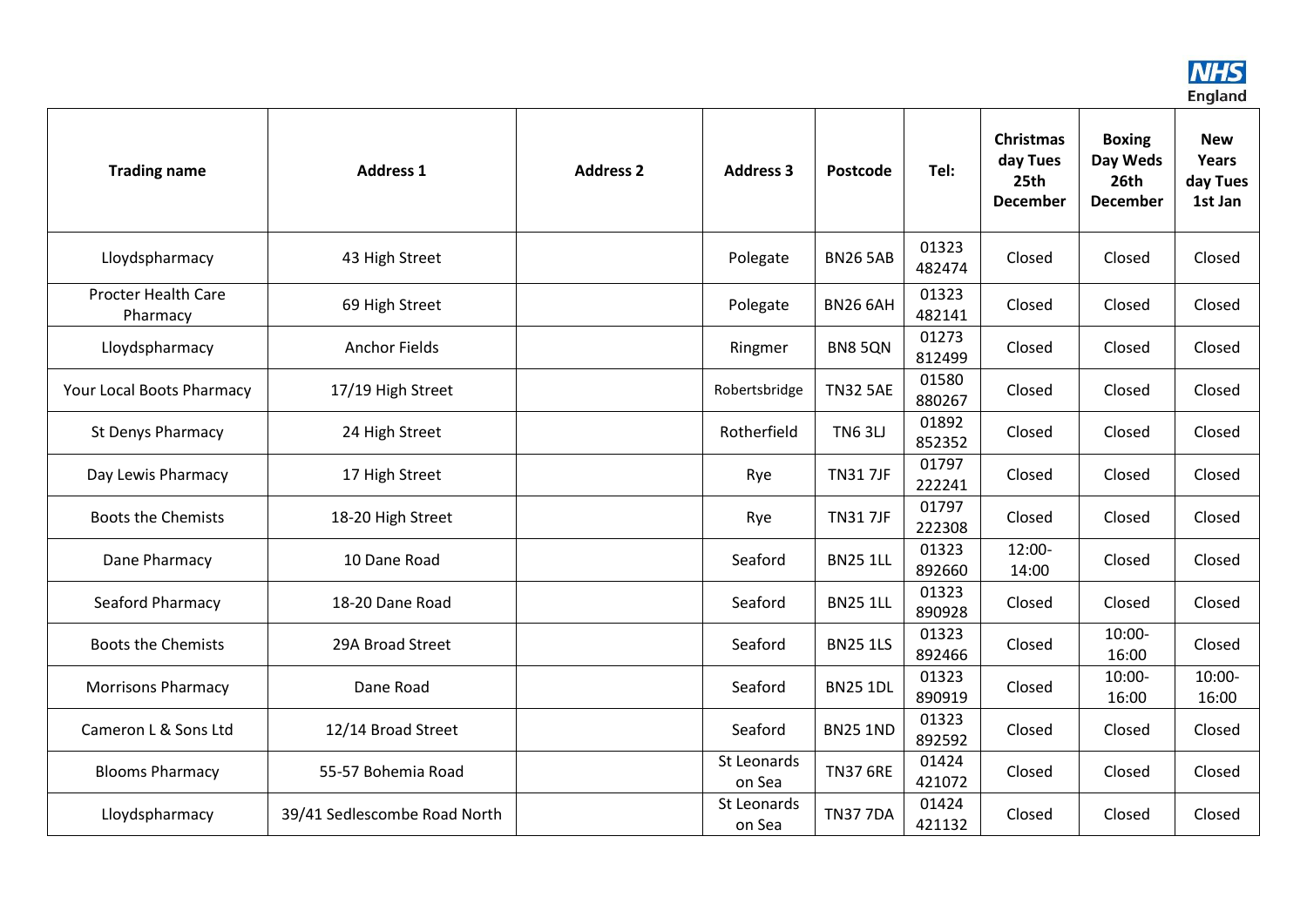

| <b>Trading name</b>                    | <b>Address 1</b>                 | <b>Address 2</b>       | <b>Address 3</b>           | Postcode        | Tel:                | <b>Christmas</b><br>day Tues<br>25th<br><b>December</b> | <b>Boxing</b><br>Day Weds<br>26th<br><b>December</b> | <b>New</b><br>Years<br>day Tues<br>1st Jan |
|----------------------------------------|----------------------------------|------------------------|----------------------------|-----------------|---------------------|---------------------------------------------------------|------------------------------------------------------|--------------------------------------------|
| <b>Clarity Pharmacy</b>                | 28 Kings Road                    |                        | St Leonards<br>on Sea      | <b>TN37 6DU</b> | 01424<br>436663     | Closed                                                  | Closed                                               | Closed                                     |
| Lloydspharmacy (Inside<br>Sainsbury's) | John Macadam Way                 |                        | St Leonards<br>on Sea      | <b>TN377SQ</b>  | 01424<br>754585     | Closed                                                  | 10:00-<br>16:00                                      | $10:00 -$<br>16:00                         |
| <b>Tesco Instore Pharmacy</b>          | Churchwood Drive                 |                        | St Leonards<br>on Sea      | <b>TN38 9RB</b> | 0345<br>026956      | Closed                                                  | Closed                                               | Closed                                     |
| <b>Warrior Pharmacy</b>                | <b>Falaise Road Bowling Club</b> | <b>Falaise Road</b>    | St Leonards<br>on Sea      | <b>TN34 1EU</b> | 01424<br>446611     | Closed                                                  | Closed                                               | Closed                                     |
| <b>West St Leonards Pharmacy</b>       | 7 Bexhill Road                   |                        | St Leonards<br>on Sea      | <b>TN38 0AH</b> | 01424<br>422020     | Closed                                                  | Closed                                               | Closed                                     |
| Lloydspharmacy                         | 128 Battle Road                  | Hollington             | St Leonards<br>on Sea      | <b>TN3777AN</b> | 01424<br>851050     | Closed                                                  | Closed                                               | Closed                                     |
| <b>Boots the Chemists</b>              | 35/37 London Road                |                        | St Leonards<br>on Sea      | <b>TN37 6AJ</b> | 01424<br>420769     | Closed                                                  | $10:00 -$<br>13:00                                   | $10:00 -$<br>13:00                         |
| Asda Store Pharmacy                    | <b>Battle Road</b>               |                        | St Leonards<br>on Sea      | <b>TN377AA</b>  | 01424<br>857430     | Closed                                                  | 09:00-<br>18:00                                      | $10:00 -$<br>17:00                         |
| Laycock Chemists                       | Holmehurst Village Centre        | 30 Little Ridge Avenue | St Leonards<br>on Sea      | <b>TN377LS</b>  | 01424<br>755395     | Closed                                                  | Closed                                               | Closed                                     |
| Kamsons Pharmacy                       | 1-2 Dana Lodge                   | Central Avenue         | Telscombe<br><b>Cliffs</b> | <b>BN107LX</b>  | 01273<br>583702     | Closed                                                  | Closed                                               | Closed                                     |
| <b>Ticehurst Pharmacy</b>              | <b>Church Street</b>             |                        | Ticehurst                  | TN57AA          | 01580<br>200294     | Closed                                                  | Closed                                               | Closed                                     |
| <b>Kamsons Pharmacy</b>                | <b>Bell Farm Road</b>            |                        | Uckfield                   | <b>TN22 1BA</b> | 01825<br>767172     | 14:00-<br>16:00                                         | Closed                                               | Closed                                     |
| <b>Tesco Instore Pharmacy</b>          | <b>Bell Farm Road</b>            |                        | Uckfield                   | <b>TN22 1BA</b> | 0345<br>677968<br>9 | Closed                                                  | Closed                                               | Closed                                     |